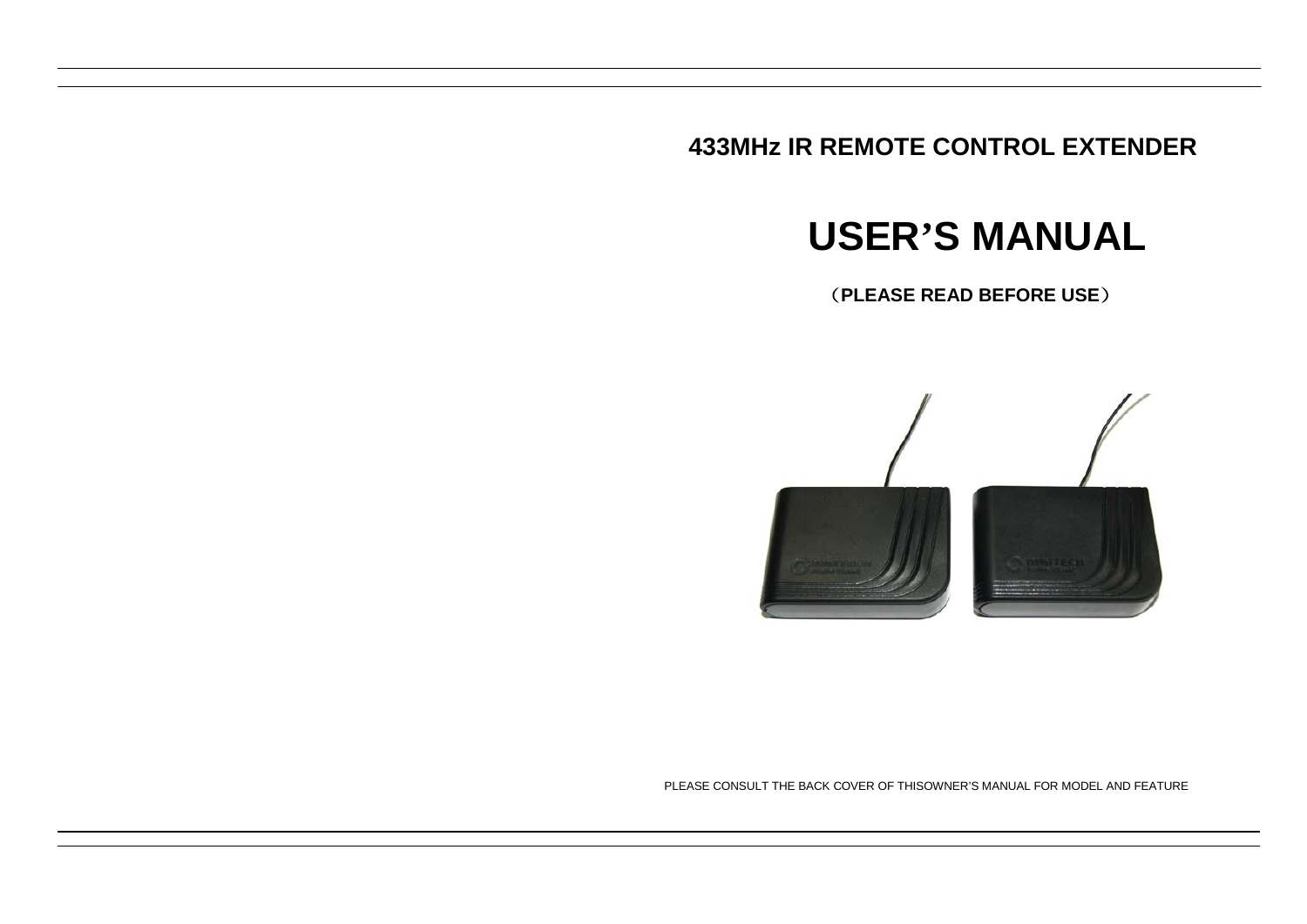## **□ Important-Safety Precautions**

To prevent fire or shock hazard, do not expose this product to rain or moisture. do not use near a bathtub, wash bowl, kitchen sink, or laundry tub, in a wet basement, or near a swimming pool .To avoid electrical shock, do not open this product . This product should be operated to use the power supply must have the same voltage as the local area. Do not overload wall outlets and extension cords as this can result in the risk of fire or electrical shock. Refer servicing to qualified personnel only.

**Caution: Changes or modifications not expressly approved by the Party responsible for compliance could avoid the user's authority to operate the equipment.**

#### **□ Note:**

This equipment has been tested and found to comply with CE EMC, LVD directive. These limits are designed to provide reasonable protection against harmful interference in a residential installation. This equipment generates, uses and can radiate radio frequency energy and, if not installed and used in accordance with the instruction, may cause harmful interference to radio communications. However, there is no guarantee that interference will not occur in a particular installation. If this equipment does cause harmful interference to radio or television reception, which can be determined by turning the equipment off and on, the user is encouraged to try to correct the interference by one or more of the following measures:

- Reorient or relocate the receiving antenna.
- Increase the separation between the equipment and receiver.
- Connect the equipment into an outlet on a circuit different from that to which the receiver is connected.
- Consult the dealer or an experienced radio/TV technician for help.

#### **A. Checking Contents of Box**

Check to ensure all of the components shown as below are included with your wireless IR remote control extender system. If something is missing, please contact your dealer as soon as possible.

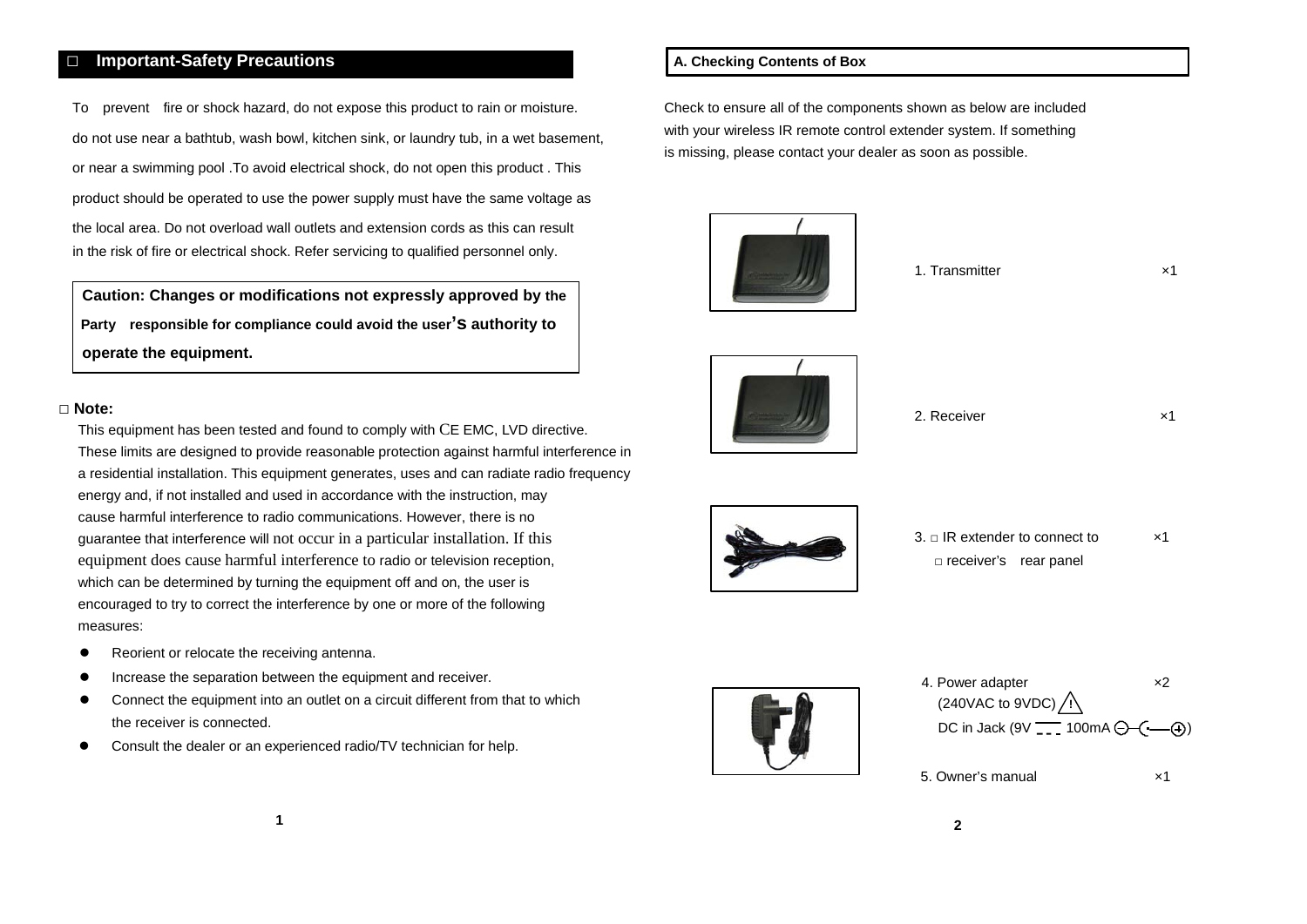## **B. The Using Attention**

- 1 . The outlet of the power supply must have the same voltage as the local area.
- 2 . Be sure the transmitter and the receiver were connected to power supply.
- 3 . In some situation, there are two or more equipment is used within 50m at the same time, perhaps the equipment may not work well.
- 4 . Please do not use another one which operation frequency is similar to when the equipment is working .
- 5 .To make the remote control face to the transmitter's IR Remote control window, and the receiver's IR remote control window (or extender accessory) to the source equipment, the IR remote distance should be in the Specifications range.
- 6 .The LED of the receiver and the transmitter's IR remote control window would flash if receiving the remote control signal when there is not harmful interference in the ambient.

**Caution: If the receiver's indication LED flash when the transmitter is not operating. It indicates there is interference in the ambient. Then perhaps, you can't control the system so well.**

#### **C. Panel Controls and Features of Universal Type**

The following illustrations show the names of each component on the transmitter and receiver.

#### **FRONT VIEW FOR TRANSMITTER AND RECEIVER**





infrared passes through Remote control window this to remotely control



#### **REAR VIEW FOR TRANSMITTER AND RECEIVER**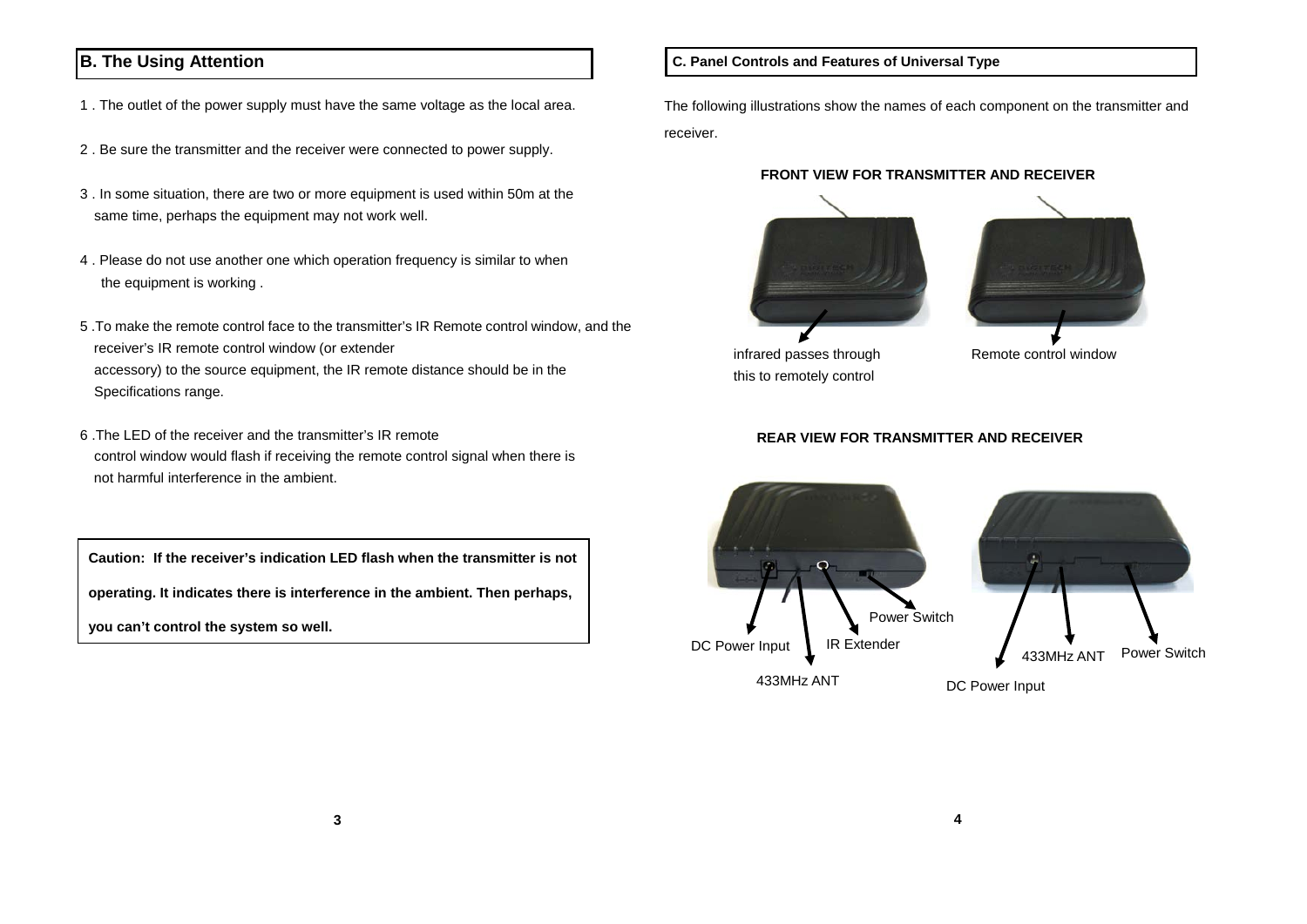## **D. How to Use the IR Remote Control Extender**

The extender accessory emits an IR signal, sending your AV equipment with the remote signal. To use the IR extender accessory, follow the instructions below :

- 1 . Plug the IR extender into the transmitter in rear panel.
- 2 . Orient the end of the IR extender so that it points in the general direction of the IR sensors of the source AV equipment you wish to be controlled. Cut a length of provided fastener strip to secure the IR extender, which is always in it's position.
- 3 . Position the receiver so that your remote control signal can strike the IR window on the bottom front of the unit. To use your remote control, point it at the front of the receiver.



## **E. Troubleshooting , Care and Maintenance**

Please read this owner's manual carefully and follow the steps described in it. If you still have difficulties, consult the following table. It will guide you though the most common problems and their solutions.

|        | Problem        | Possible solution                               |
|--------|----------------|-------------------------------------------------|
|        |                | $\Box$ Check the path between the receiver and  |
|        |                | the audio/video source and clear any            |
|        | Remote control | obstructions.                                   |
|        | extender       | $\Box$ Check to see if the IR window on the top |
|        | dose not work  | front of the receiver is blocked.               |
| $\Box$ |                | Make sure IR extender accessory is properly     |
|        |                | rotated in the A/V equipment you wish to        |
|        |                | control. (see section on "How to use the IR     |
|        |                | Remote Control extender" in this manual)        |
| $\Box$ |                | Adjust remote control antennas.                 |
|        |                |                                                 |

**Note:** Clean the outside plastic packaging with a soft cloth lightly moistened with mild soap and water. Never use any abrasive scouring powder or solvent.